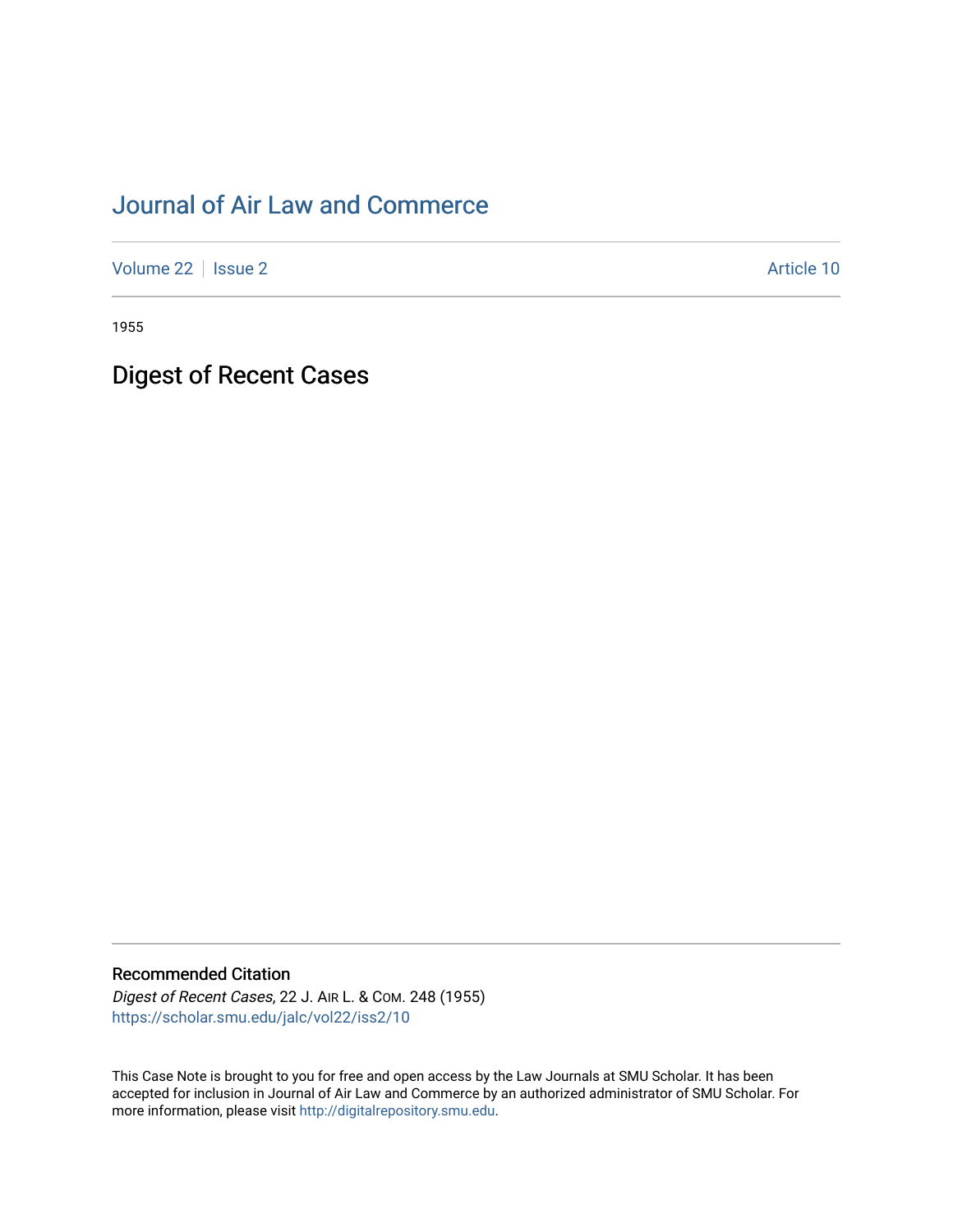## **DIGEST** OF **RECENT CASES**

#### JURISDICTION FOR SERVICE OF PROCESS-LEASING AGREEMENT

#### *Scholnik v. National Airlines, Inc.*

219 F. 2d 115 (6th Cir. Feb. 4, 1955)

Defendant airline operated no flights within Ohio but some of its planes were flown into Ohio under an Equipment Interchange Leasing Agreement with Capital Airlines. Through flights to Miami were advertised by Capital-National and tickets were sold by Capital in Ohio. Plaintiff was injured on a flight while the plane was over Florida. The court found that the defendant was doing business in Ohio so as to be subject to service of process there. An agency relationship was said to exist in the solicitation of business for National by Capital. The court refused to follow cases holding that a state obtained no jurisdiction over connecting railroad carriers.

#### AVIATION EXCLUSION CLAUSE-DEATH ON COMBAT FLIGHT HELD COVERED BY INSURANCE

*Onze v. Prudential Insurance Company of America*

2 CCH Aviation Law Rep. 17,562 (Pa. Ct. of Common Pleas, June 4, **1955)**

Insured was killed when his plane was shot down by enemy gunfire over Korea. His insurance policy had a clause limiting liability of the company for death as a result of operating or riding in an airplane. There was no clause excluding the war risk. The aviation exclusion clause was said to be a "result" clause; that is, death must have been a direct or indirect result of the flight to be excluded. Only the ordinary risks and perils of aviation were intended to be excluded and not the deliberate act of a public enemy. In this case, the insured was killed solely by enemy gunfire and, since this is a risk associated with war, it is not excluded.

## AVIATION EXCLUSION CLAUSE-DROWNING AFTER FORCED LANDING

## *McDaniel v. Standard Accident Insurance Co.*

2 CCH Aviation Law Rep. 17,617 (7th Cir. March **31,** 1955)

Deceased's plane made a forced landing 35 yards from shore. Deceased was not injured by the landing and started to swim toward shore. Although there were no turbulences in the lake and the deceased was an average good swimmer, he drowned about 15 feet from shore. In applying the exclusion clause, the court felt there was no evidence that death resulted from injuries sustained while in an airplane. Drowning is not a risk associated with aerial flight in a private plane. The court awarded plaintiff attorney's fees under a statute authorizing this where an insurance company's refusal to pay a loss is vexatious and without reasonable cause.

## FAILURE OF AIR CARRIER TO PROVIDE CONNECTIONS-LIMITATION OF LIABILITY

#### *Wittenberg v. Eastern Airlines, Inc.*

126 F. Supp. 459 (E.D. S. Car. Dec. 7, 1954)

Plaintiff alleged that he sustained damages because defendant's Cleveland-Charlotte flight failed to connect with its Charlotte-Columbia flight.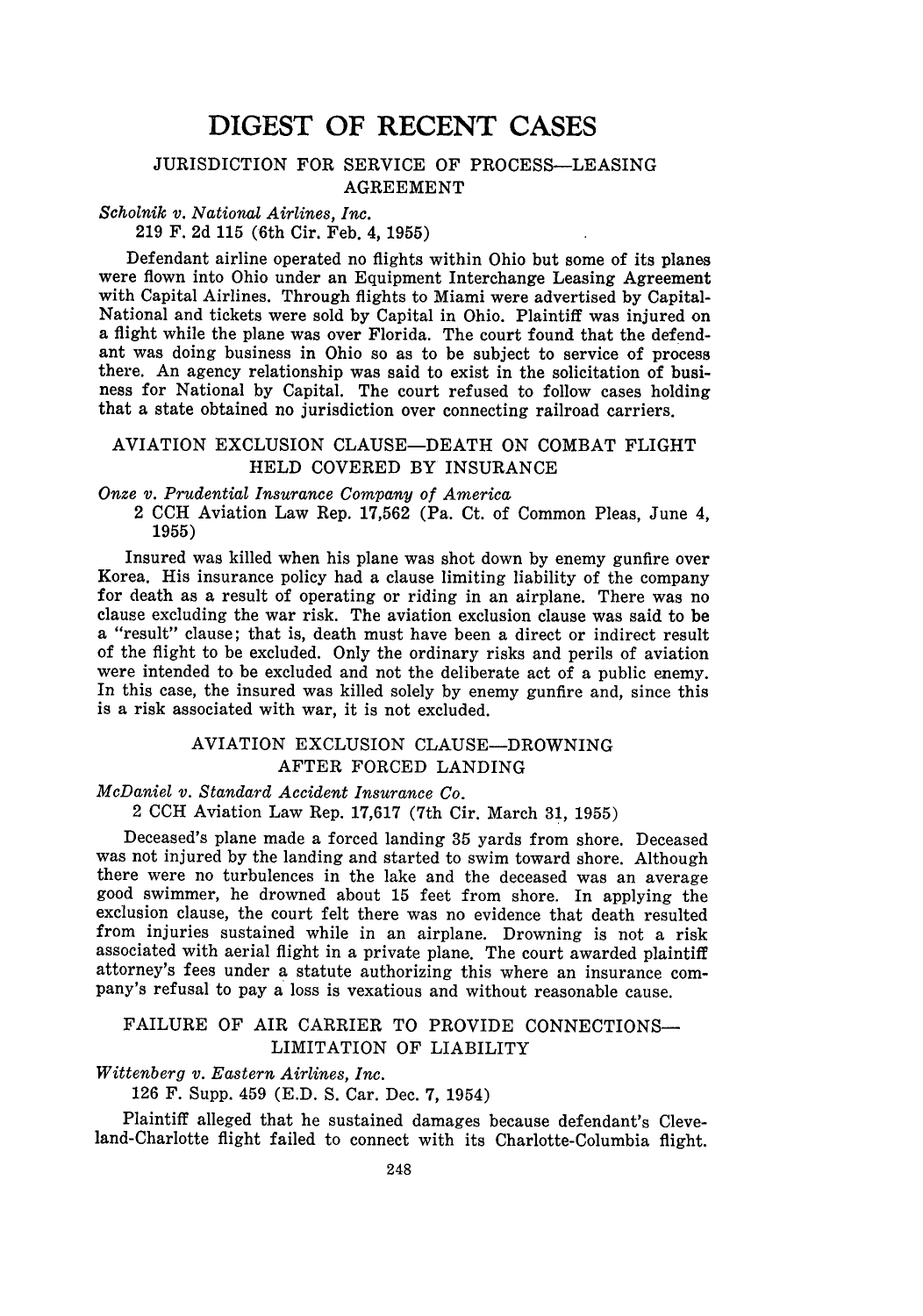He further alleged that defendant's agent assured him that the Cleveland flight would make the connection and if it were late the Columbia flight would be held until the Cleveland flight arrived in Charlotte. The Columbia flight departed ten minutes before the Cleveland flight arrived. When plaintiff refused to sign an unconditional acceptance for the refund of his ticket, the refund offer was withdrawn. The court granted a summary judgment holding that the Tariff Rules and the conditions on the ticket relieving defendant of liability for changes in scheduling and failure to make connections barred plaintiff's relief. The court also relied on a condition on the ticket denying the authority of defendant's agents to alter or waive any of the provisions of the contract. In seeking to avoid these provisions, the plaintiff alleged a tort, but the court found no tortious conduct on defendant's part and limited plaintiff's recovery to the price of his unused ticket.

#### DAMAGE TO PROPERTY ON GROUND IN PLANE CRASH-PROOF OF INTENT

#### *Margosian v. U.S. Airlines, Inc.*

127 F. Supp. 464 (E.D.N.Y. Jan. 6, 1955)

Plaintiff's property was damaged by the crash of defendant's airplane. The complaint alleged trespass and sought a motion for summary interlocutory judgment. The defendant claimed no trespass occurred because there was no intent or wilfulness in the damage of plaintiff's property. The court held that the defendant need not intend the injury; if the harm is an immediate consequence of defendant's act he will be liable in trespass apart from his intent. The court went on to say further, in answer to defendant's argument that the operation of planes is no longer an ultrahazardous activity, that the greater number of planes, take-offs, and landings indicate that there is now a *more* frequent exposure to accidents on the part of persons and property.

#### EXPLOSION OF AIR FORCE PLANE-RES *IPSA LOQUITUR*

#### *Williams v. United States*

218 F. 2d 473 (5th Cir. Jan. 21, 1955)

An Air Force jet plane exploded in mid-air causing flaming fuel to injure the plaintiff who was on the ground. The plaintiff relied solely on the doctrine of *res ipsa loquitur* while' the government refused to call any witnesses because the national security might be imperiled. The Court of Appeals ruled that the lower court had mistakenly taken judicial notice of the experimental work being carried on at the field from which the plane came and, that even if it were warranted in taking this notice, there was nothing to justify the inference that this particular flight was an experimental one. Therefore, there was no basis for the lower court's holding that this was a discretionary function for which no liability ensues under the Federal Tort Claims Act. However, after noting the irreconcilable conflict of opinion in the application of *res ipsa loquitur* to airplane accidents, the court decided that the doctrine was inapplicable here. The plaintiff must do more than show that the plane was in the exclusive control of the government; he must also show that the accident would not have occurred in the ordinary course of events if the defendant had exercised due care. Since there is no knowledge of what would cause a jet airplane to explode in mid-air and no evidence to show the accident would not occur unless there were negligence, there was no basis for recovery.